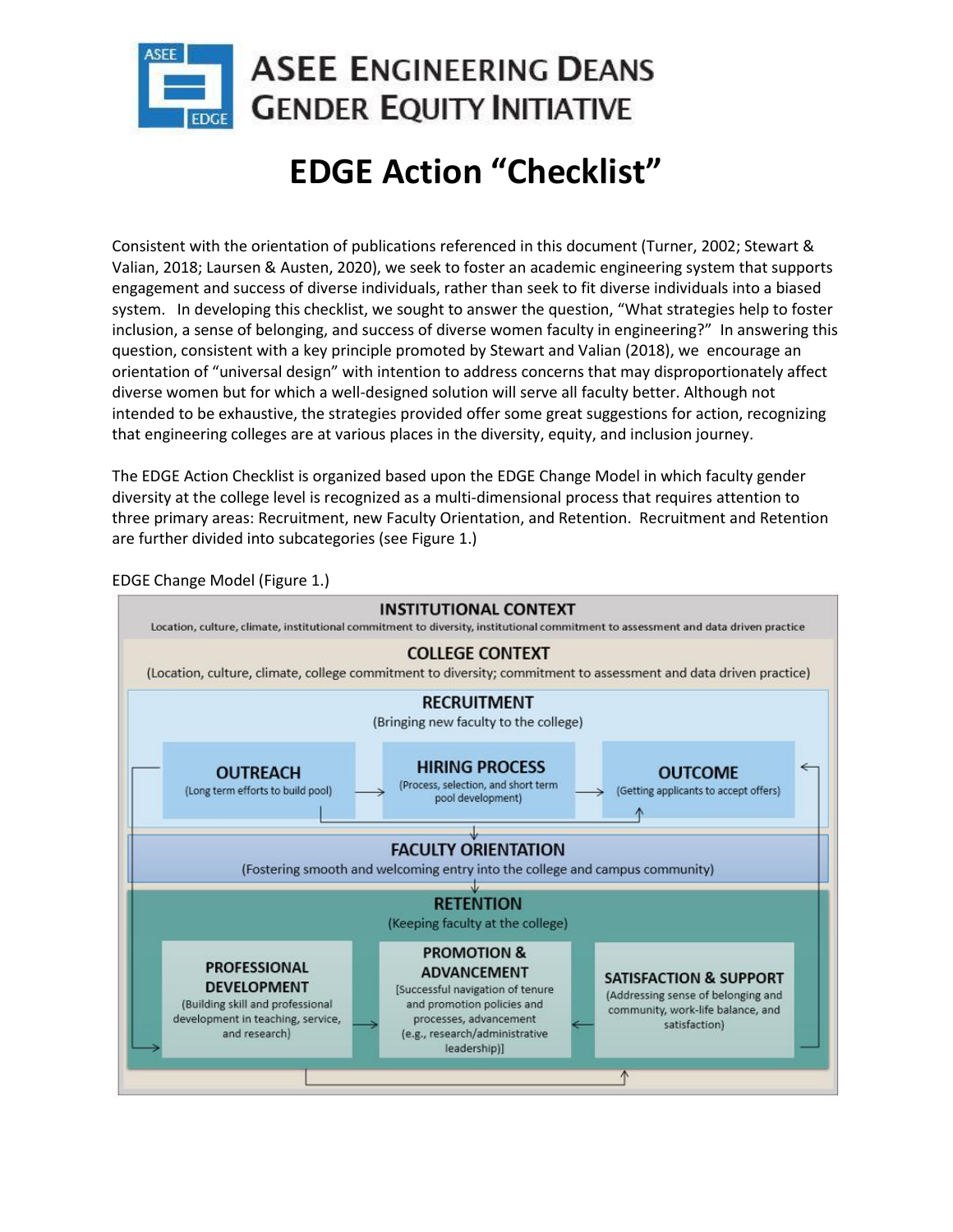*Adapted from "Guiding Institutional Efforts to Promote STEM Faculty Diversity" by APLU K. Griffin & A. Mabe, APLU INCLUDES, 2019[. CC BY-NC-SA.](https://creativecommons.org/licenses/by-nc-sa/4.0/legalcode)*

The resulting checklist of actions engineering college leaders can take to advance faculty gender DEI is then ordered within each category, according to "Good," "Better," and "Best," practices, consistent with Turner's (2002) seminal work, *[Diversifying the Faculty: A Guidebook for Search Committees](https://files.eric.ed.gov/fulltext/ED465359.pdf) (*Appendix A, pages 31-32). In this Checklist, Turner's recommendations are reinforced and expanded based on the recent work by Stewart & Valian (2018), *An Inclusive Academy: Achieving Diversity and Excellence*; and Laursen and Austen (2020), *Building Gender Equity in the Academy: Institutional Strategies for Change*.

Note: Action items are taken directly, in part, or in full, from the above references.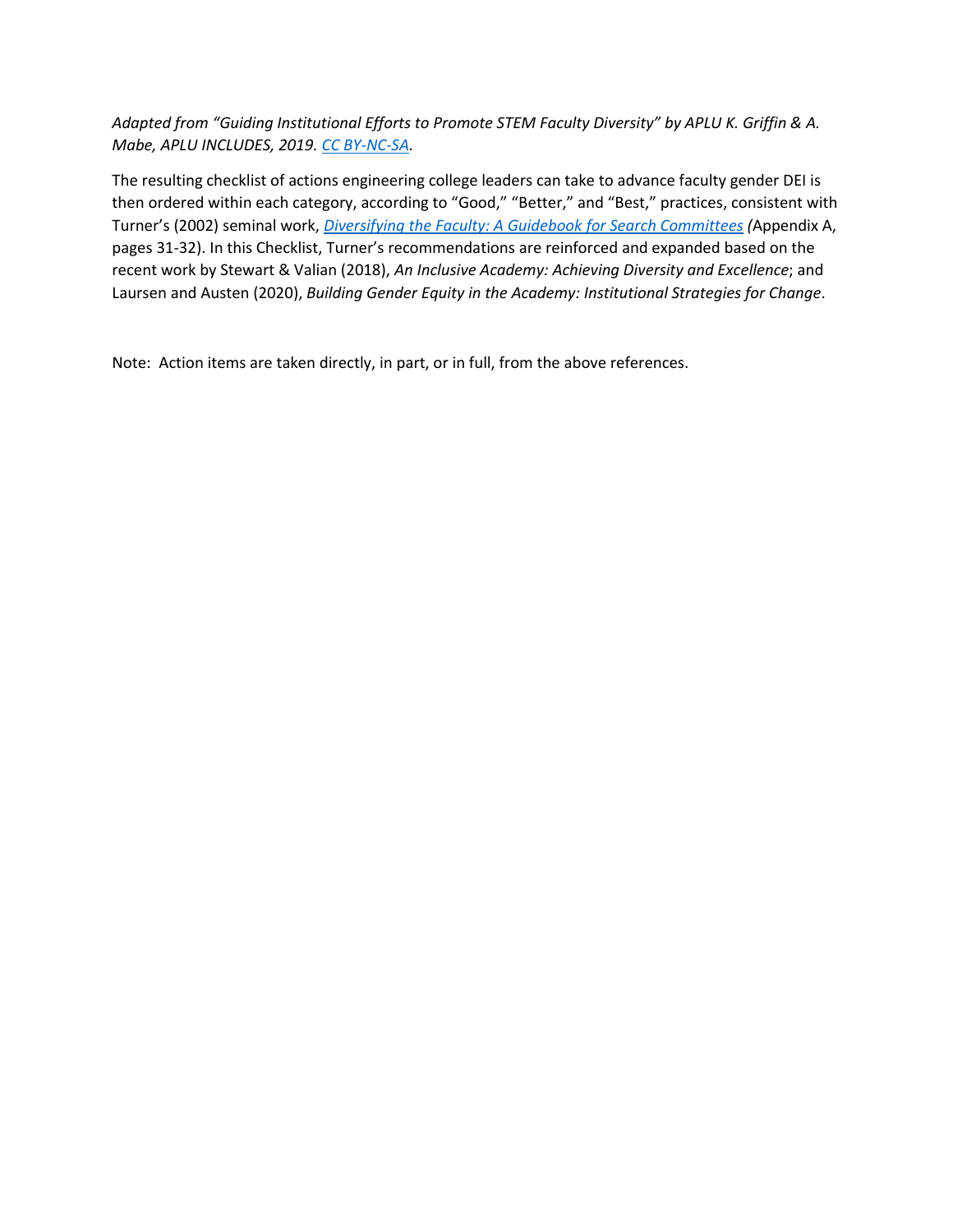#### **RECRUITMENT**

(Bringing new faculty to the college)

**OUTREACH** (Long term efforts to build pool)

**HIRING PROCESS** (Process, selection, and short term pool development)

#### **OUTCOME**

(Getting applicants to accept offers)



#### **Key Steps**

- Laursen S. & Austin, A. (2020). Building Gender Equity in the Academy: Institutional Strategies for Change. Johns Hopkins University Press. Baltimore. MD.
- Turner, C. S. V. (2002). Diversifying the Faculty: A Guidebook for Search Committees: Association of American Colleges and Universities. Washington, DC. (Appendix A, pp 31-32). <https://files.eric.ed.gov/fulltext/ED465359.pdf>
- Stewart, A. J. & Valian, V. (2018). AN Inclusive Academy: Achieving Diversity and Excellence. MIT Press. Cambridge, MA.

#### Good

- $\Box$  Incorporate the university's commitment to diversity, equity, and inclusion (DEI) into college and community addresses and publications
- $\Box$  Clearly articulate campus rationale for support of faculty diversity
- $\Box$  Develop and distribute a presidential statement outlining meaningful steps to be taken to achieve greater diversity among the faculty

#### Better

In addition to the above:

- $\Box$  Incorporate the college's diversity statement, connected to the college mission and diversity strategic plan, along with the university's commitment to DEI into college and community addresses and publications
- $\square$  Dean clearly articulates rational for supporting faculty diversity, and the process to be followed, including the fact that the dean will "fail" a search that does not meet diversity inclusive search guidelines
- $\Box$  Develop and distribute a dean statement supporting DEI, as articulated in the college's diversity statement and strategic plan.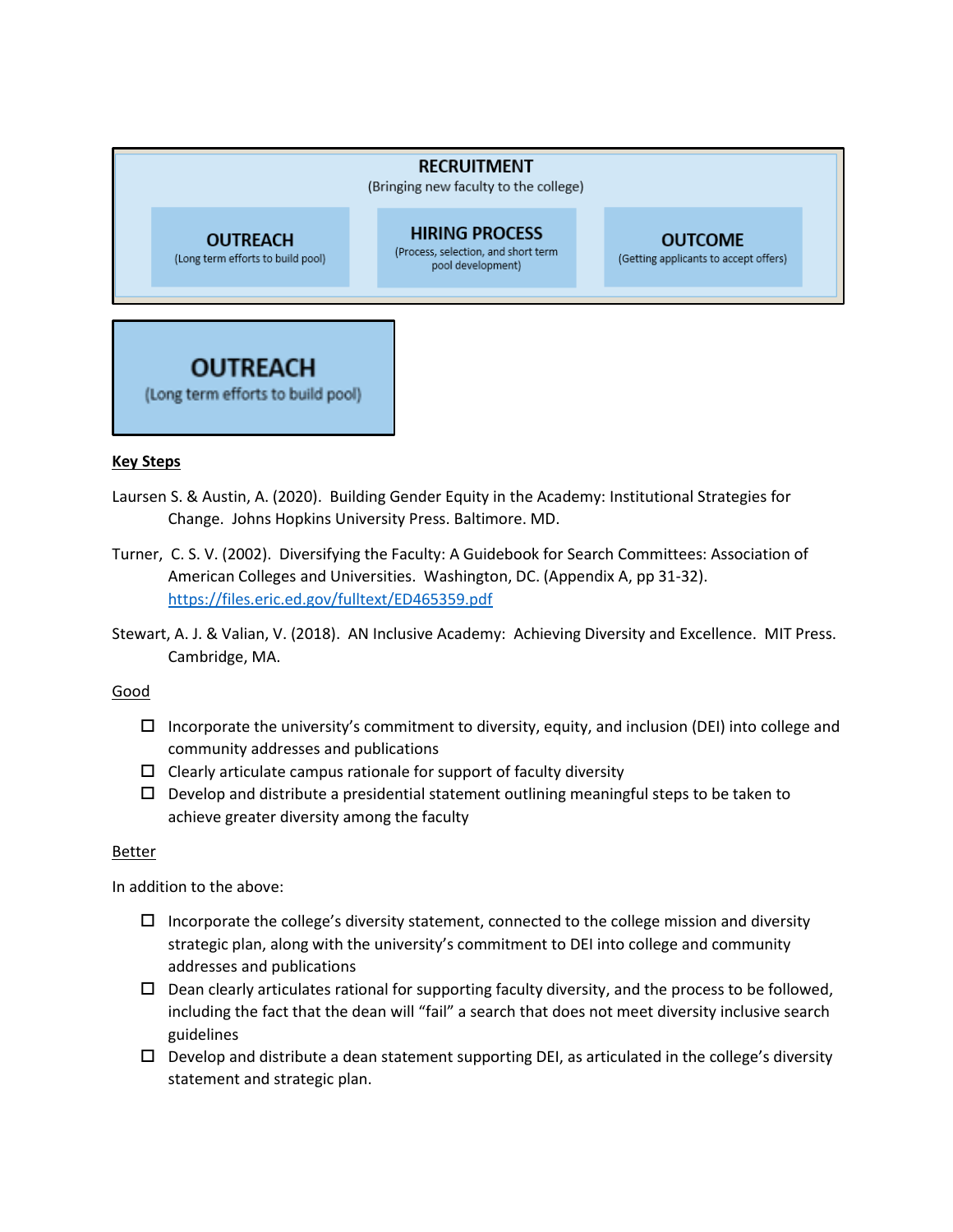- $\Box$  Consider potential candidates already within the ranks of graduate students, post-docs, adjunct, part-time, and research associates
- $\Box$  Develop and continually provide a college (and ideally, campus) comprehensive plan to assess and show commitment to DEI in every area of college (campus) life

#### Best

In addition to the above:

- $\square$  Secure all resources needed to conduct a comprehensive search
	- o Travel funds to send search committee members to targeted conferences for recruitment
	- o Travel funds for diverse candidate visits (repeat, if necessary)
	- o Travel funds for candidate's partner
	- o Funds for a "Cohort hire" of diverse candidates
	- o Potential dual-career hire funds
	- o (See Dean Sharon Walker's evidence-based hiring strategy—which include a unique "incentive" package
- $\Box$  Establish a vita bank, especially of diverse candidates interested in your college
	- o Consider hosting a "Visiting Scholars" Faculty Fellows and/or ABD Fellowship program with future recruitment in mind
- $\Box$  Establish a college-wide funding pool to cover departmental expenses for costs associated with the broad marketing/advertising and off-campus recruitment travel-costs; and engagement of potential candidates
	- $\circ$  Consider regular recruitment trips to universities which prepare a significant number of women and URM engineering PH.D. graduates
- $\Box$  Establish and cultivate ongoing and routine relationship with local and national minority organizations and special interest groups, as well as with graduate students/faculty at colleges and universities that graduate diverse engineering students (women and/or students of color)
- $\Box$  Establish a search committee process that reviews and incorporates finding and data about previous searches.
- $\Box$  Incorporate college level data and information in the charge to the search committee
- $\Box$  Incorporate new research findings and data about women and URM faculty into everyday practices in the college (e.g., convene information forums, roundtables, retreats, present emerging research and successful practices)
- $\square$  Showcase the research of diverse women prior to opening a search
- $\Box$  Collect, review, and act upon information of faculty satisfaction within the college, especially for women and URM faculty. The best recruitment information is found in retaining your diverse faculty.

## **HIRING PROCESS**

(Process, selection, and short term pool development)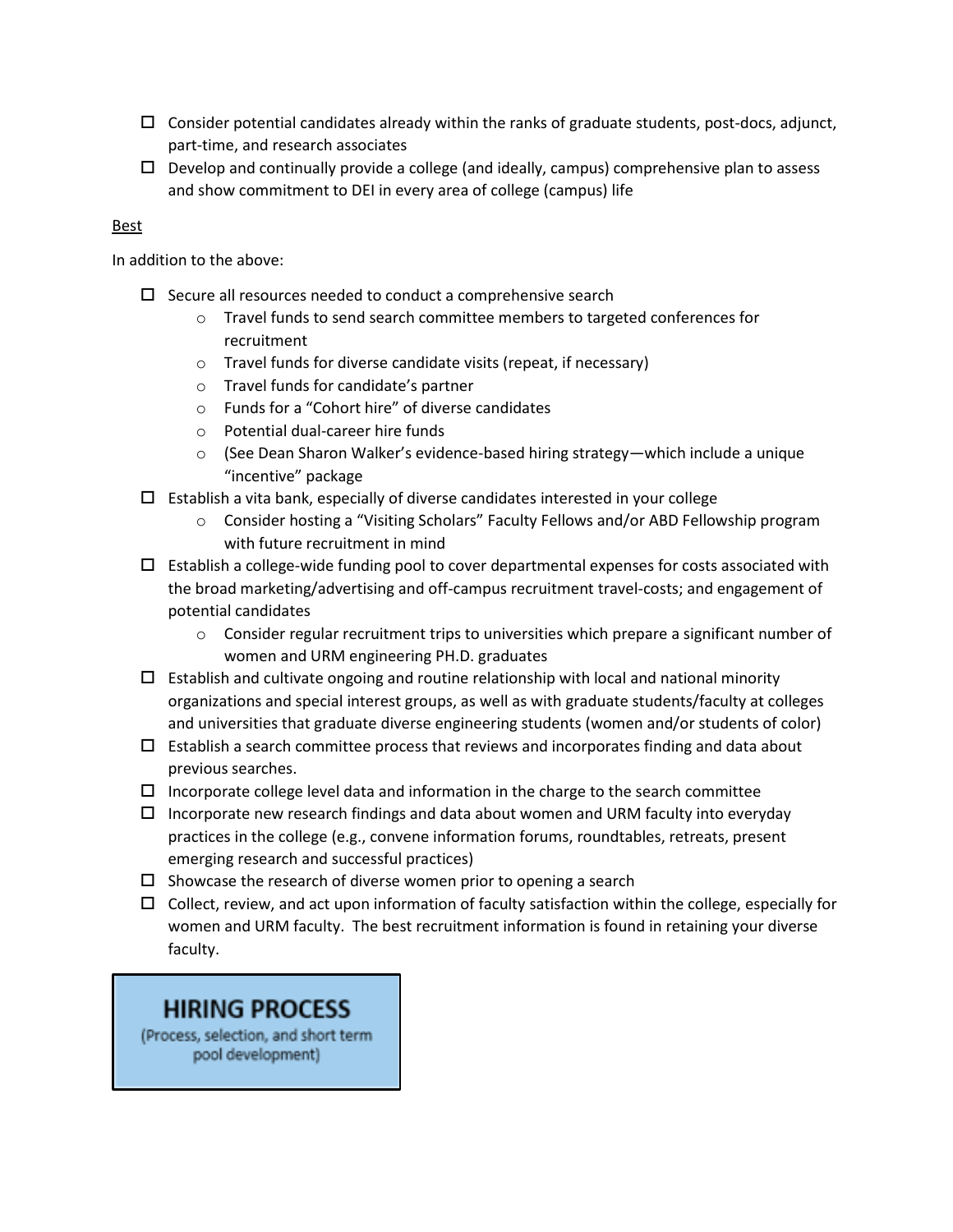#### **Key Steps**

Good

- $\Box$  Create a search committee that is enthusiastic committed to faculty diversity
- $\Box$  Charge the committee to do everything they can to create a diverse candidate base, and articulate a clear commitment of faculty diversity as the goal
- $\Box$  Make sure the NOV and job description is geared toward diversity, equity, and inclusion
- $\Box$  Mail position announcements to minority groups and organizations; university and local
- $\Box$  organizations, such as minority alumni; and local minority churches and organizations.

#### Better

In addition to the above:

- $\Box$  Write a position description that attracts a diverse group of applicants (i.e., the more open, and flexible the NOV, the better; with an orientation clearly towards diversity);
- $\Box$  Contact by letter and phone previous faculty of color, visiting scholars and/or individuals who have made diversity-related presentations on campus;
- $\Box$  Use listservs, bulletin boards, and other forms of technology to announce positions and recruit potential candidates (work with disciplinary professional societies)
- $\Box$  Create a search committee with a track record for successful diverse faculty hires
	- $\circ$  Ideally select a woman/ URM senior faculty member as Chair (consider buying out time if this person is on a number of committees), or select majority member male, with track record of commitment to diversity, as chair
	- o Incorporate a senior faculty "Diversity Advocate"
	- $\circ$  Identify a person who will serve as "Devil's Advocate" to help members articulate their decision rationale as based in candidate information (as opposed to the "fit" is good).
- $\Box$  Identify diverse members to serve on the committee—faculty, administrators, students from minority and majority backgrounds, discipline and non-discipline specific people
- $\Box$  Make sure the search process is also framed as a critical retention tool
- $\Box$  Require search training for the CHAIR and COMMITTEE members

#### **BEST**

In addition to the above,

- $\Box$  Consider cluster hiring, especially as a means to combat experiences of underrepresented faculty as being "the only" or "the first" person of their background in a college or department.
- $\Box$  Require search training for the CHAIR and COMMITTEE members
	- $\circ$  Implicit Bias Training incorporating information on bias including common cognitive bias (e.g., confirmation bias), recommendation letters, publication records, & skill development components
		- Example training: Big 10 Professorial Advancement Initiative—Search Committees: <https://www.btaa.org/leadership/pai/search-committees>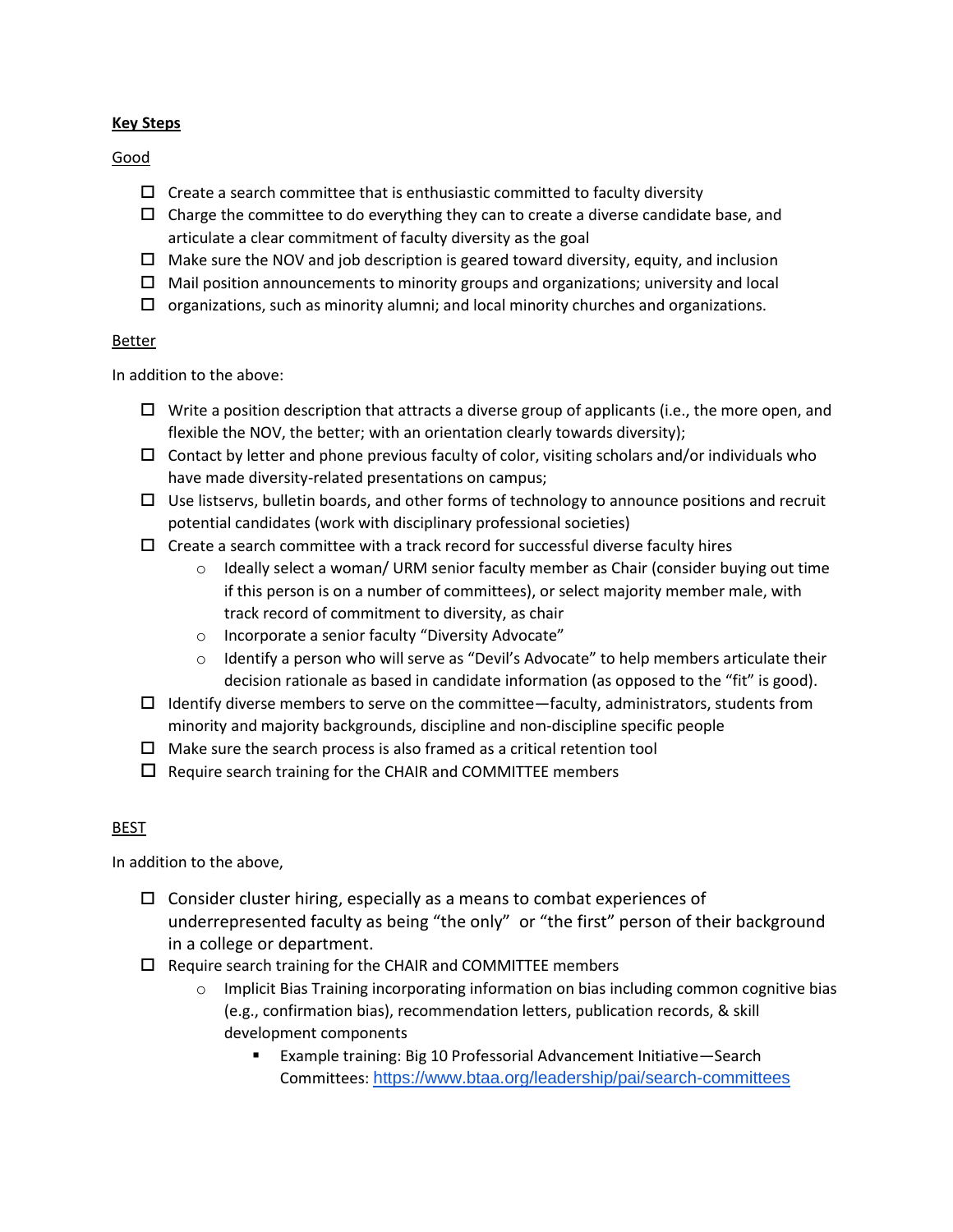- **EXECTEDE STRIDE Strategies and Tactics for Recruiting to Improve Diversity and Excellence** Resources: [https://faculty.northeastern.edu/advance/faculty](https://faculty.northeastern.edu/advance/faculty-recruitment/stride-faculty-search-committee-workshop/)[recruitment/stride-faculty-search-committee-workshop/\)](https://faculty.northeastern.edu/advance/faculty-recruitment/stride-faculty-search-committee-workshop/)
- o Diversity and the Law
	- Women in STEM- WorkLife Law: [https://worklifelaw.org/projects/women-in](https://worklifelaw.org/projects/women-in-stem/)[stem/](https://worklifelaw.org/projects/women-in-stem/)
	- AAAS Handbook on Diversity and the Law: <http://www.aaas.org/sites/default/files/LawDiversityBook.pdf>
- $\circ$  Create ongoing education/discussion DEI opportunities and DEI skill development & practice opportunities, including affirmative action and legal issue topics (see AAAS recent report)
- $\Box$  Where possible, buy-out time or reduce time-demand on those involved in search decision making (time pressure creates "fast-thinking" which produces biased results)
- $\Box$  Utilize personal/professional networks to seek leads to potential minority candidates
- $\Box$  Evaluate the effectiveness of the search process in order to avoid future missteps; acknowledge the successes and failures and share that information with other search committees;
- $\Box$  Dean "fails" searches that do not produce diverse candidates with in all pools

## OUTCOME

(Getting applicants to accept offers)

## **Key Steps**

Good:

- $\Box$  Cover the cost of the candidate's expenses related to the interview hotel, food, and travel.
- $\Box$  During the campus visit, make sure that all interactions with the candidate are honest and
- $\square$  genuine.
- $\Box$  Offer to make available a person of similar background, interests, ethnicity, or gender to give their perspective on the campus and local community climate.

#### Better

In addition to the above:

 $\Box$  Have all candidates meet with a HR specialist to answer any questions the candidate may have re: dual career hiring policies and practices, family-friendly policies, and candidate questions

#### Best

In addition to the above:

- $\Box$  Advise the candidate of any incentives that might be negotiable in the salary package (reduced workloads, grant-funded opportunities, etc.);
- $\Box$  Cover the cost of an additional campus/area visitation (e.g., to explore housing, bring a partner/spouse…)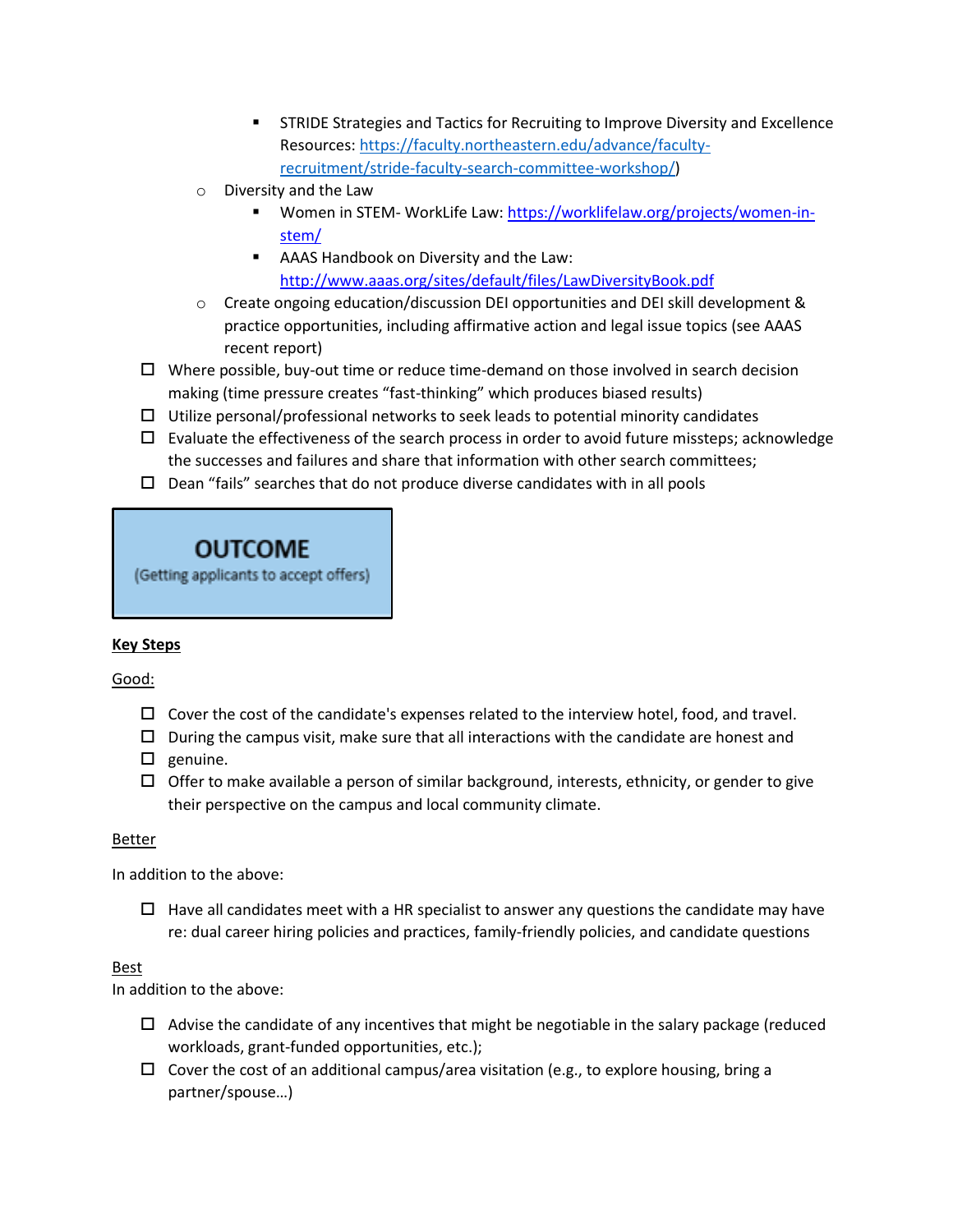- $\Box$  Provide dual-career support; consider flexible and/or joint appointments
	- $\circ$  Be sensitive to "gendered" dual career hiring packages that may assume that the "male" partner/spouse will not accept anything less than a tenure-line position; and that the "female" partner/spouse will be willing to accept a non-tenure-line position
- $\Box$  Provide successful departments with recognition and additional dollars to support their operating budget;

## **FACULTY ORIENTATION**

(Fostering smooth and welcoming entry into the college and campus community)

#### **Key Steps:**

Good:

- $\Box$  Honor all start-up conditions mentioned in the final letter of agreement.
- $\square$  Do not overload the new hire with excessive service demands, committee memberships, advising, etc.

#### Better:

In addition to the above:

- $\Box$  Follow-up with the new hire regularly to help with transitions and to answer any concerns that might develop in the first few days/weeks/months;
- $\Box$  Provide mentoring and professional development opportunities.

#### Best

- $\Box$  Provide the new hire with clearly stated standards and procedures regarding evaluation and performance;
- $\Box$  Sponsor campus and community-wide gatherings to highlight the research, teaching, and service contributions of diverse faculty.

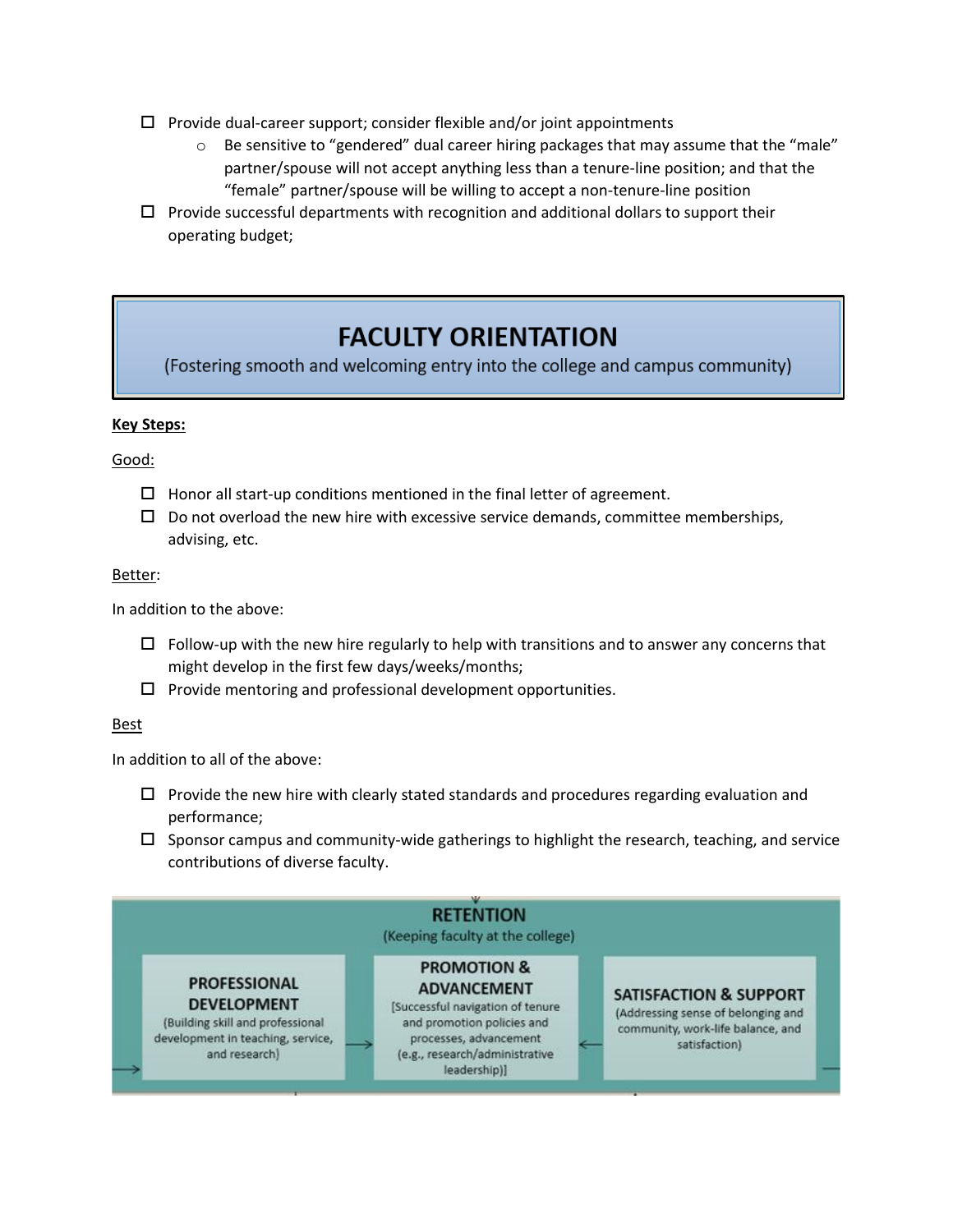## **PROFESSIONAL DEVELOPMENT** (Building skill and professional

development in teaching, service, and research)

#### **Key Steps:**

Good:

- $\Box$  Routinize provision of information to faculty about key milestones in faculty progress (e.g., third-year review, tenure and promotion to full professor). Make the criteria associated with these milestones transparent.
- $\Box$  Where possible, provide faculty with support to participate in professional development programs of interest to them.

 $\overline{\phantom{a}}$ 

- $\Box$  Explicitly articulate the value of faculty development, and contributions to faculty development at college and department levels.
- $\Box$  Ensure that there is an oversight process for all college/department professional development programs.
- $\Box$  Ensure that all faculty interested in promotion and advancement have access to diversity, equity, and inclusion professional development opportunities, particularly as related to college and department business (e.g., teaching, search committees, P & T evaluation, faculty civility)

#### Better:

In addition to the above:

- $\Box$  Provide faculty with discretionary resources (e.g., funds, time-allocation) to participate in local, regional, and/or national professional programs of interest to them.
- $\Box$  Ensure that all who are promoted demonstrate ability to work with diverse individuals and create an inclusive working environment.
- $\Box$  Survey faculty to determine what type of professional development is desirable to them. If no faculty development program currently exists, set up a committee to evaluate alternatives, and, if needed, create, pilot, and support needed programs.
- $\Box$  Reward faculty for participating in professional development that reinforces DEI departmental expectations
- $\Box$  Ensure that data are collected and evaluated (i.e., where possible analyze according to race, gender, and intersectionality) to assess the value of the professional development program; and revise as needed.
- $\Box$  Recognize faculty who support development of colleagues (e.g., peer review of teaching, manuscript feedback etc.) by providing information, and constructive advice or feedback.

#### **Best**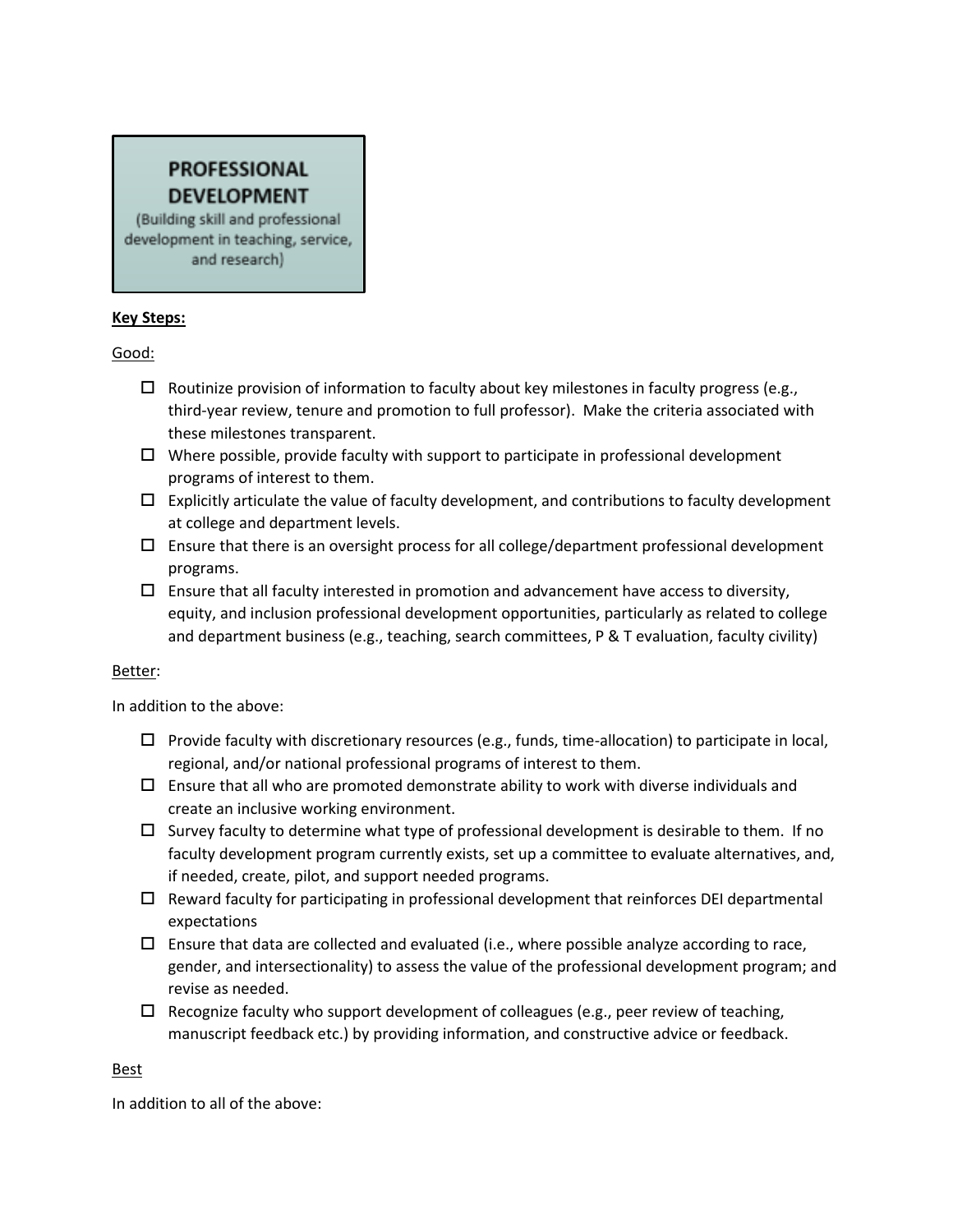- $\Box$  Provide financial, time, and other resources to faculty to develop and implement formal programs:
	- o For new assistant professors (e.g., "launch" committees)
	- o For all junior faculty (e.g., classical mentoring; or circles, advisors and/or peer mentoring networks)
	- o For other faculty at key transitions in their careers
	- $\circ$  For all faculty to enhance teaching skills, especially to foster inclusive classroom environments.
- $\Box$  Provide funding (e.g., travel grants) and resources (e.g., access to care-providers) to support those with dependents to participate in local/regional/national professional development.
- $\Box$  Develop policy and procedures that require that all people serving as decision-makers actively engage in professional development to mitigate cognitive bias. Evaluate professional development training to ensure program effectiveness.
- $\square$  Specifically look for opportunity to encourage and support professional development of underrepresented faculty, particularly as related to tenure-and promotion-specific requirements. Create and support majority member (i.e., male and/or white) engagement in ally and advocate professional development programs.

## **PROMOTION & ADVANCEMENT**

[Successful navigation of tenure and promotion policies and processes, advancement (e.g., research/administrative leadership)]

## **Key Steps:**

Good:

- $\Box$  Foster support for promotion and advancement opportunities for all faculty (e.g., ensure that people are aware of and encouraged to support nominations for awards)
- $\Box$  Give faculty opportunities to develop and demonstrate leadership skills through highprofile administrative assignments.
- $\Box$  Give faculty opportunities to develop and demonstrate leadership skills through a few, carefully chosen participation or leadership opportunities on department-, college-, or university-level task forces, especially those related to research, governance, or university administration issues.
- $\Box$  Encourage and support participation in professional society committees and governing bodies.
- $\Box$  Recognize leadership achievements in departmental and college-level meetings and publications.

Better: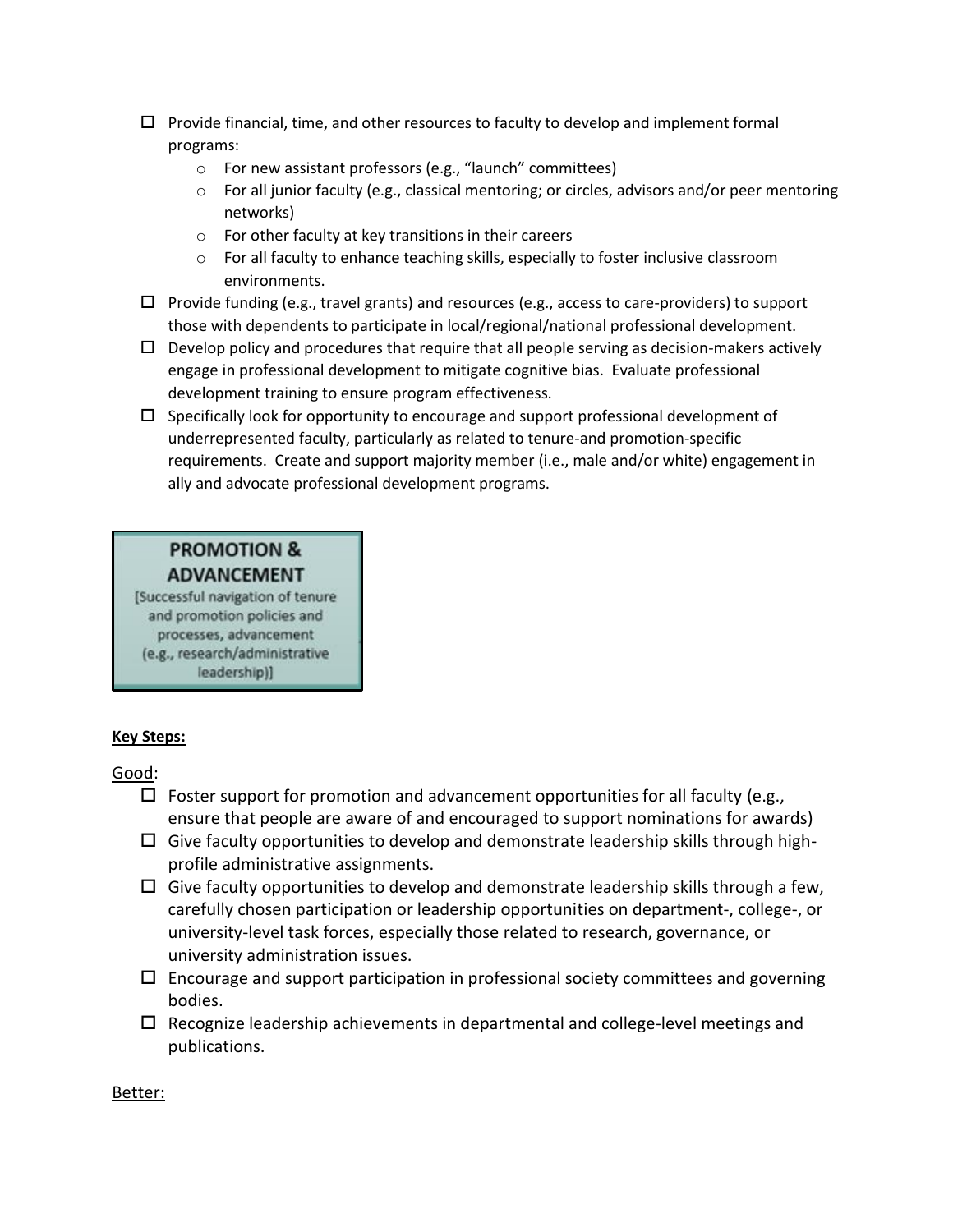In addition to the above:

- $\Box$  Actively engage diverse individuals in leadership grooming and succession-planning opportunities
- $\square$  Support attendance of faculty at leadership workshops, conferences, and professional development opportunities.
- $\Box$  Establish a team to nominate faculty and staff for awards and important appointments, with special attention to ensuring diverse representation of talent.
- $\Box$  Provide support for preparation of large, collaborative program grants and rewards for getting them.
- $\square$  Encourage the formation of internal "review committees" to informally peer-review papers prior to journal submission.
- $\square$  Provide teaching release time for leadership assignments.
- $\Box$  Invite diverse aspiring leaders from your campus as well as other campuses to address department and college-wide visiting committees. Seek corresponding opportunities to have your diverse aspiring leaders speak on other campuses.
- $\Box$  Hold units accountable for fair and equitable promotion and advancement outcomes.

## Best:

In addition to the above:

- $\Box$  Establish a mentorship program for faculty interested in considering leadership positions. Provide resources for executive coaching; leadership "shadowing" or internship; and/or national workshop opportunities.
- $\square$  Provide teaching release time for leadership skills development.
- $\Box$  Require that all faculty seeking leadership positions receive professional development, and demonstrate skills in supporting, diversity, equity, and inclusion.
- $\Box$  Create a college-wide seminar series on leadership, with both internal and external speakers.
- $\Box$  Provide ongoing training for all involved in promotion and advancement decisions to mitigate cognitive bias.
- $\Box$  College and department leaders that foster a climate of informal and formal recognition of accomplishments.
- $\Box$  Track the distribution of awards, and analyze by race, gender, intersectionality variables to ensure that diverse faculty are recognized for their expertise.

## **SATISFACTION & SUPPORT**

(Addressing sense of belonging and community, work-life balance, and satisfaction)

#### **Key Steps:**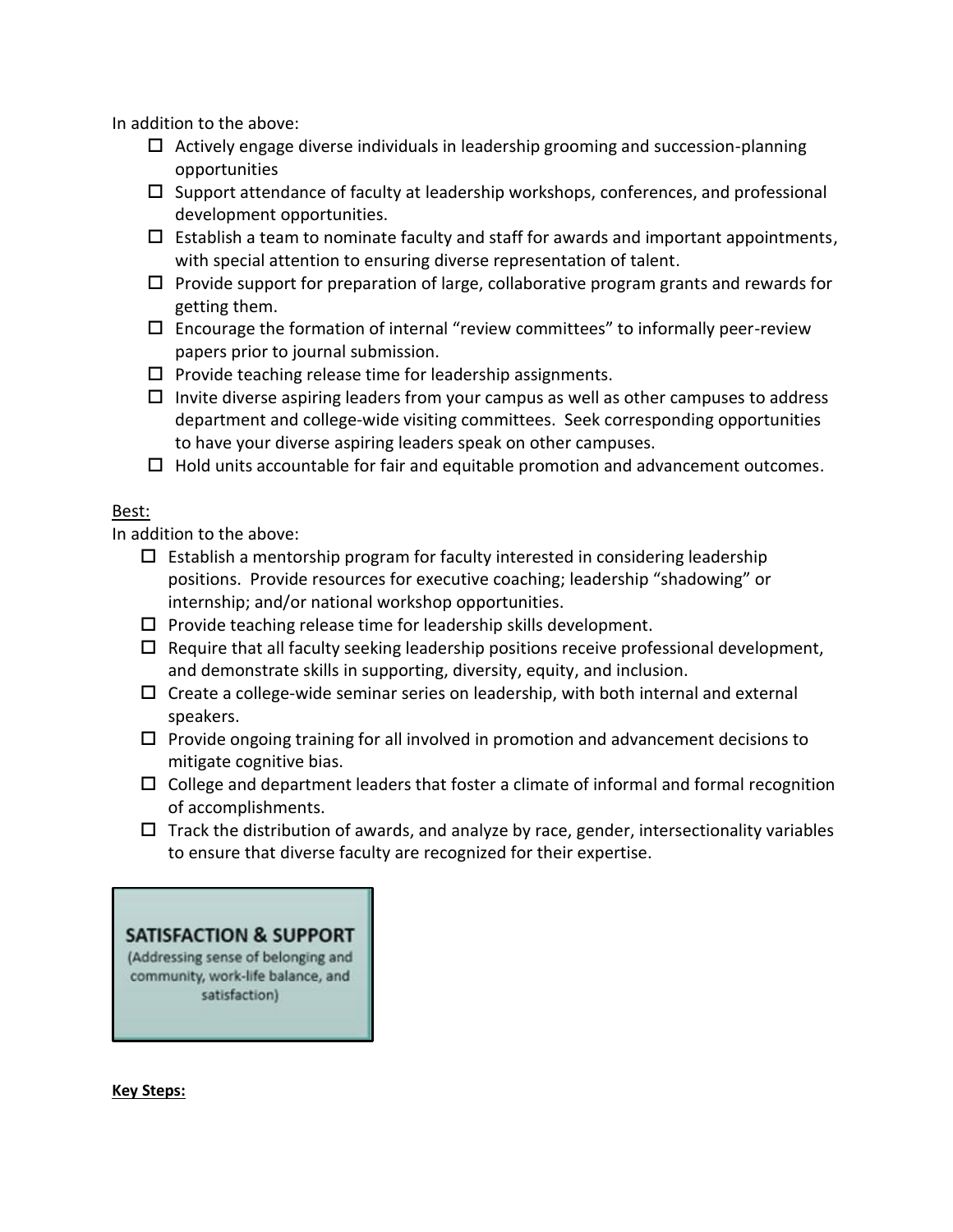## **Satisfaction**

Good:

- $\Box$  Treat faculty equitably and inclusively, and not a representative of a group.
- $\Box$  Proactively ensure that all faculty know how to communicate concerns of incivility, disrespect, and harassment; and ensure an equitable process is in place for dealing with complaints.
- $\Box$  Proactively ensure that all faculty receive information, advice, and assistance through a variety of avenues (e.g., mentoring programs, faculty support networks, annual review processes) across the lifecycle, especially those faculty on probationary status.
- $\Box$  Be alert to faculty member isolation or marginalization, and identify ways to engage those faculty members in key departmental activities of interest to them.
- $\Box$  Create and support programs that help develop and reinforce a climate of civility, respect, and freedom from harassment

#### Better:

In addition to the above:

- $\square$  Ensure that complaints of incivility, disrespect, and harassment are dealt with fairly, and quickly.
- $\Box$  Make decision making and allocation of resources transparent (e.g., through policy and procedure manuals)
- $\Box$  Provide probationary faculty with support and resources to optimize their success (e.g., learn new skills, create opportunity to showcase new skills)
- $\Box$  Collect data and regularly report on issues of diversity, equity, and inclusion (e.g., salary, workload, etc.) and climate, as well as policy use: act on finding proactively.

#### Best

- $\Box$  Provide faculty who have been found to be uncivil, disrespectful, and to have engaged in harassment with probationary opportunity to correct behavior; and if no corrective action is taken and/or there is evidence of recidivism, remove them from the department/college/institution.
- $\Box$  Make workload and allocation of resources transparent and equitable (e.g., faculty dashboards)
- $\Box$  Create and respect work time-boundaries so as to honor life-demands of all college employees (e.g., reduce early and late meetings, colloquium, and other speaker times if there is expectation for employees to participate.)
- $\Box$  Set a college and departmental norm of zero tolerance for disrespect, incivility, and harassment; and have policy/practice in-place to intervene and stop poor behavior (e.g., agree on departmental guidelines for dealing with disagreement, interrupt disrespect and incivility as it occurs, address complaints of harassment rapidly and fairly.